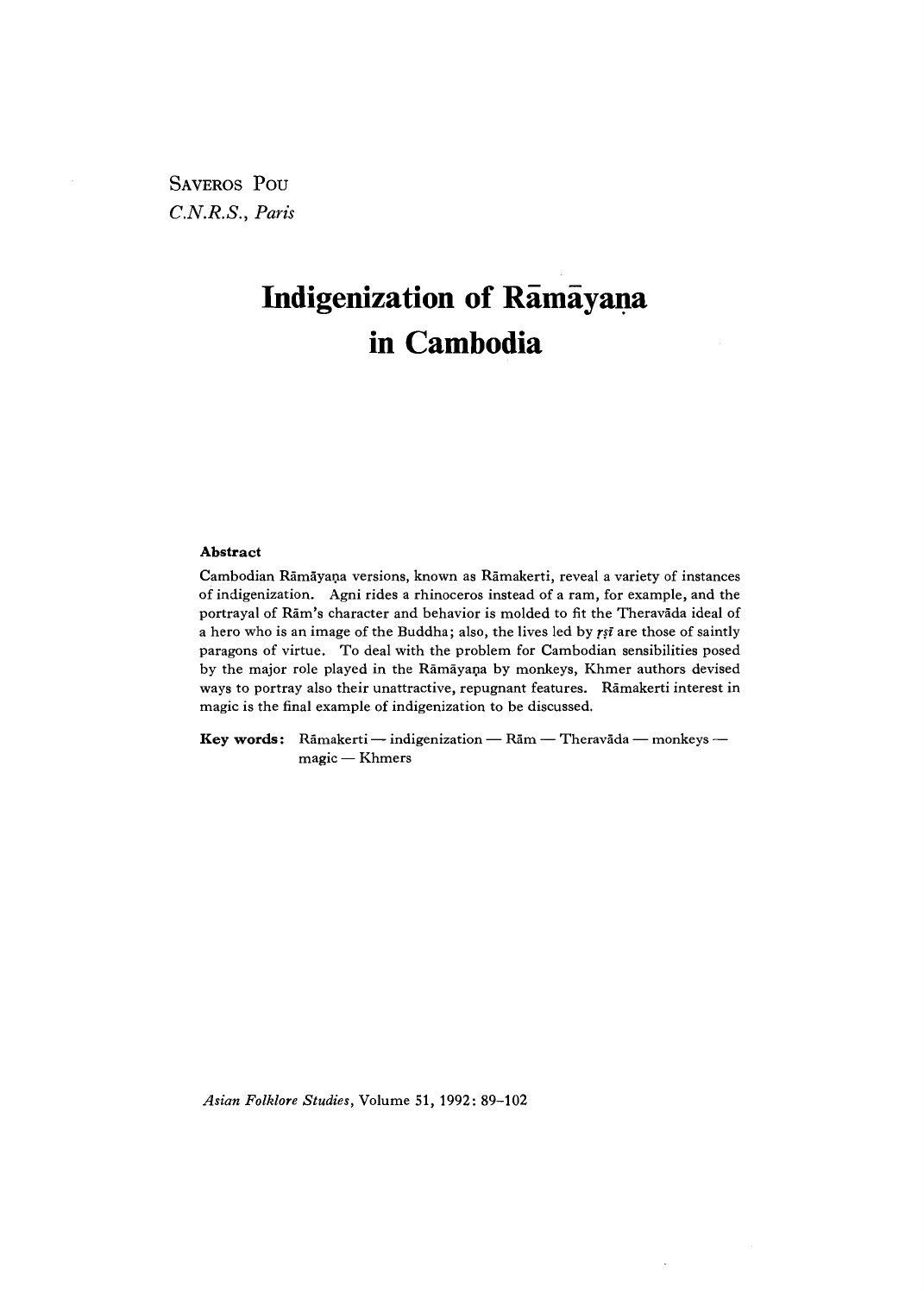N OWADAYS it is a truism to speak of the "indigenization" of Ramayana in countries outside India inhabited by non-Indian people. Since the early years of this century many scholars have made known to the public, and even edited, a goodly amount of textual and artistic documents that had grown from this epic on foreign soil, from Mongolia down to the Pacific islands. These documents speak for themselves, in the sense that each has a distinctive personality due to the ethnic and historical circumstances of its birth: no two stories are alike, no two iconographic representations are completely similar. In other words, Ramayana has been processed by various hands in different places along with the ruling trends (religious, political, and social) in the host, or "indigenous," countries. Many publications have been devoted, either directly or indirectly, to this indigenization of Ramayana.

In Cambodia, Ramayana versions, known under the unique name of Ramakerti, are no exception to the rule. A few scholars involved in iconography pointed out, long ago, some striking, even strange, sculpted Ramayana details that could not be found in Indian models (see section I below). Others, in focussing their attention on the Khmer protagonist Rām, noted the manner in which he had been made to merge into late Buddhism by Khmer people, whether Theravadin (Pou 1975) or followers of Yogacara (Bizor 1983). And many an author mentioned the impact of Ramayana on the everyday life of the Cambodians up and down the country.<sup>1</sup> However, no general survey has ever been carried out on the divergences from the Indian model(s) to be found in Ramakerti, at least from the time of Valmiki's version. Whatever the case, no deep analysis has ever been attempted on various collected data in order to highlight the social implications, and nowhere has the word *indigenization* been used so far to characterize the historical processing of Rāmāyaṇa, or parts of it, by native Khmers.<sup>2</sup>

In taking up the subject now, I am aware of its magnitude; I do not propose, therefore, to cover it entirely in a quick survey. Instead, I shall choose a few typical instances of indigenization, each very dif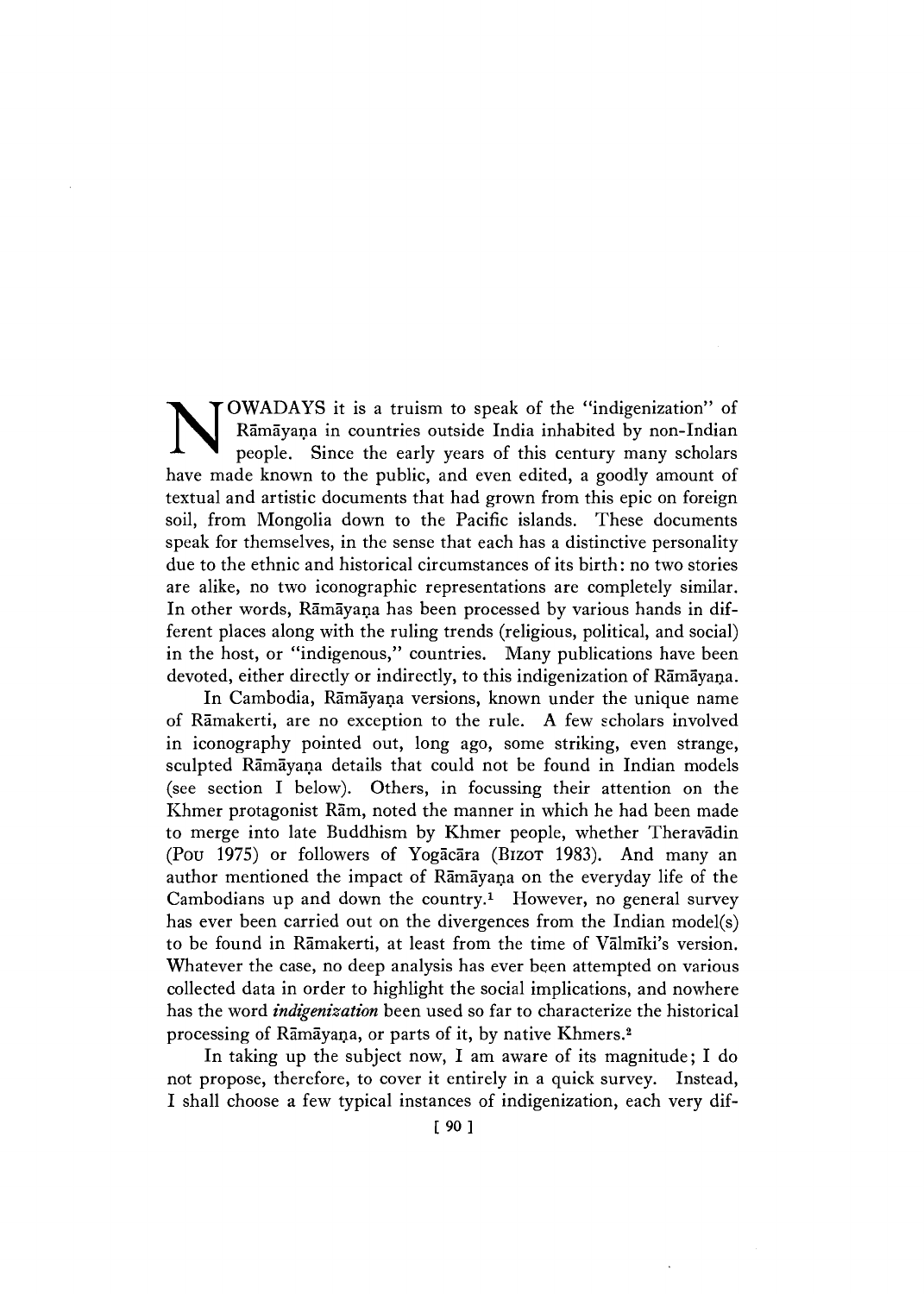ferent from the others, and shall endeavor to make a brief analysis of each of them, sufficient, I hope, to bring out the potential for further research. Unlike my colleagues in other geographic or ethnic fields, I am not much concerned with the comparison of Ramakertian episodes with their Indian prototypes, because they have less significant social and cultural implications than some features connected with characterization or the religious background in the Khmer Rāmakerti.

First, though, I should recall, especially for those who are not familiar with the Khmer culture, a few important chronological points in connection with Ramakertian works. These are:

- a) ancient Cambodia (6th-14th centuries): no written documents left; on the other hand, a considerable amount of epigraphic and inconographic materials, not properly studied so far;
- b) mediaeval Cambodia (15th-18th centuries): two main epics, Rāmakerti I and Rāmakerti II, some minor literary texts, performing art;
- c) modern Cambodia: Ramakerti in oral texts, art, etc.

AGNI'S RHINOCEROS

In the 16th-to-17th-century Middle Khmer Rāmakerti, conventionally termed "Ramakerti I," there is a most valuable account of Sita's *svayamvara* (choice of a husband), whereby a large gathering of suitors is headed by the main gods from heaven. These hurried down towards the earth, travelling on their specific *vahana* or "mounts," to wit: Brahma on a *hamsa* (sacred goose); Indra on his elephant Airavat; Siva or Isūr on his bull Nandin; Candakumāra or Skanda on a peacock; the god of wind, Vayu, on his horse; the god of rain, Varuna, on a *naga\* Vaisravana or Baisrab on a celestial chariot *{vimdna*) ; Nerrati on a *yaksa*; and, finally, the god of fire, Agni, on a rhinoceros (Pou 1977a, 5-6, St. 46-56). This list of gods and their mounts apparently accords with the Indian tradition, except for Agni. In India the god of fire was riding a ram—an animal which did not belong to the Khmer environment and culture.3 A substitute had to be found for it, and the rhinoceros, native in Cambodia, was *prima facie* the best fit for god Agni on account of its fierce and fiery temperament.

The importance of this example of indigenization will become clearer if we investigate other documents belonging to the periods before and after that time. At first, in the lavish iconography of ancient Cambodia, we find many bas-reliefs in different monuments depicting anthropomorphic *navagraha*, or "the nine planets," and also series of eight, nine, or ten *dikpāla*, or "deity guardians of the regions of the sky." This subject is obviously beyond the scope of this study, and it has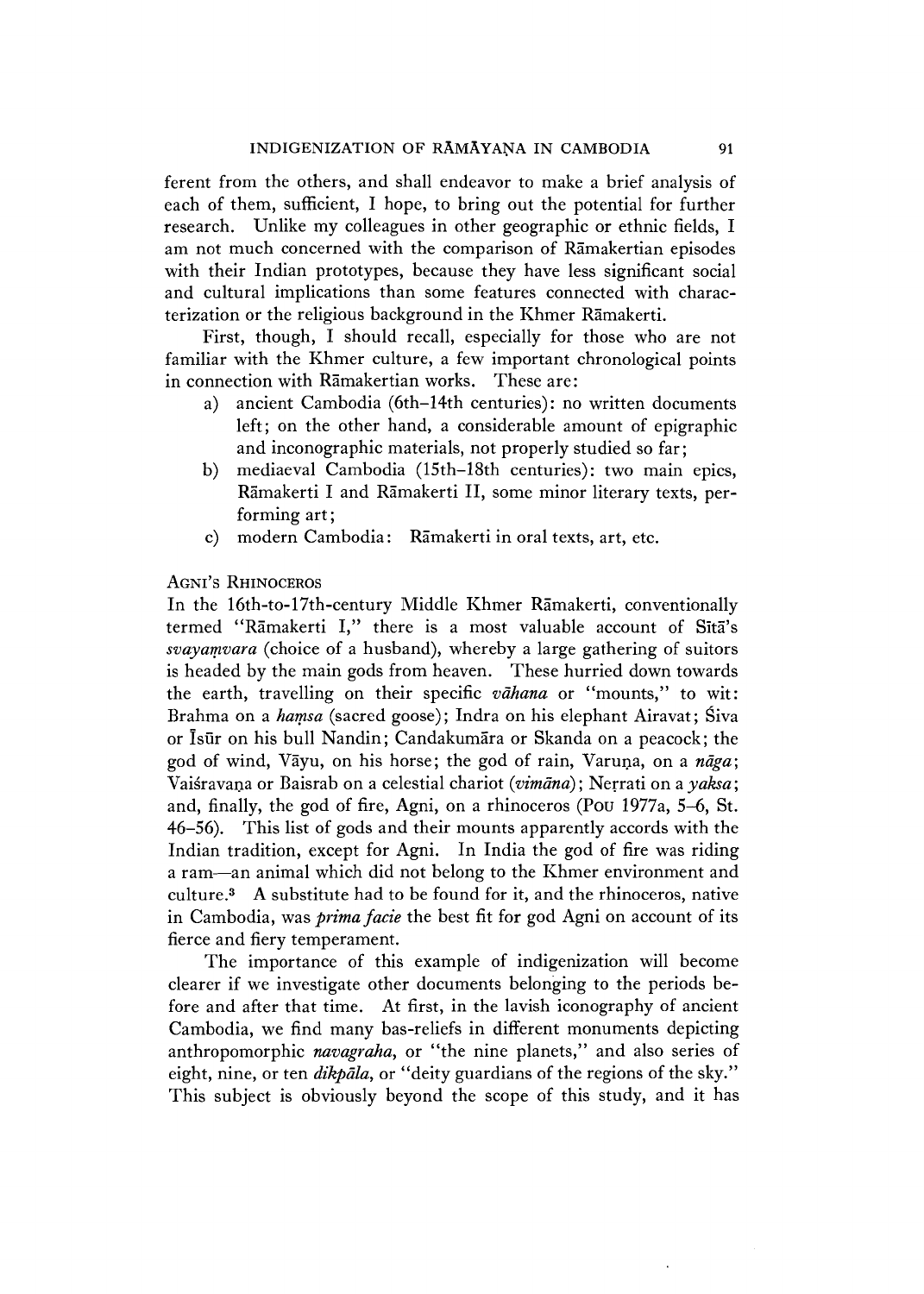already been studied by a few historians of art (MALLERET 1960; BHATTACHARYA 1964). What I am presently concerned with is the god Agni in these iconographic representations. Sometimes he is seen to ride a ram, or else to be mounted on a parrot (BHATTACHARYA 1956, 187—89 191-92). But in the famous Angkor Vat bas-reliefs of the twelfth century the god is seated on a rhinoceros (MARTINI 1938 and 1950; BHATTACHARYA 1956). So the substitution of this animal for the ram took place in Cambodia many centuries prior to the creation of Rāmakerti I.<sup>4</sup> We could then surmise that, if there were extant any written version of Ramayana in Old Khmer, it would have had the same mention of god Agni as a suitor riding his rhinoceros, as he was depicted on stone at Angkor Vat.

Another evidence of this tradition is provided by a long-lasting custom found at the court of Cambodia. Any state ceremony required the presence of the sacred fire, which, as we well know, symbolized sacredness, purity, and sanctity, at the same time acting as intermediary between gods and human worshippers. If the ritual required that the fire be moved from one place to another over a certain distance, for instance in a pageant, it had to be mounted on a rhinoceros made of papier mâché (Pou 1983, 3-9). This tradition lasted as long as the monarchy, and it is found recorded in many writings by foreign authors who visited Cambodia in the beginning of the twentieth century.

In sum, this tradition of Agni riding a rhinoceros has evidently spanned some ten centuries, if not more; and we can safely say that the Ramakerti has contributed to fixing it in the Khmer collective memory.

### THE KHMER RAM

Let us have a closer look at the Middle Khmer epic with reference to its characters.

Mediaeval Cambodia was a Theravadin country, deeply steeped in "faith" in the Buddha's teaching, or *saddhā*. The new religious system did not wipe out the Brahmanic legacy, as some authors have misleadingly said (see Pou 1988), nor did it rule out some beliefs and practices inherited from ancient Mahayana. The old heritage, as it were, stood firmly in the background of Khmer society, up and down the country. At its highest level, it was maintained in two places: a) at the court, where it supplied the ritual for ensuring the welfare and prosperity of the state, because Theravada could not offer anything appropriate; and b) in literature, where, of all the main Sanskrit works of the past, Mediaeval Cambodia had preserved Ramayana and turned it into a magnificent epic in Middle Khmer, which stood out conspicuously when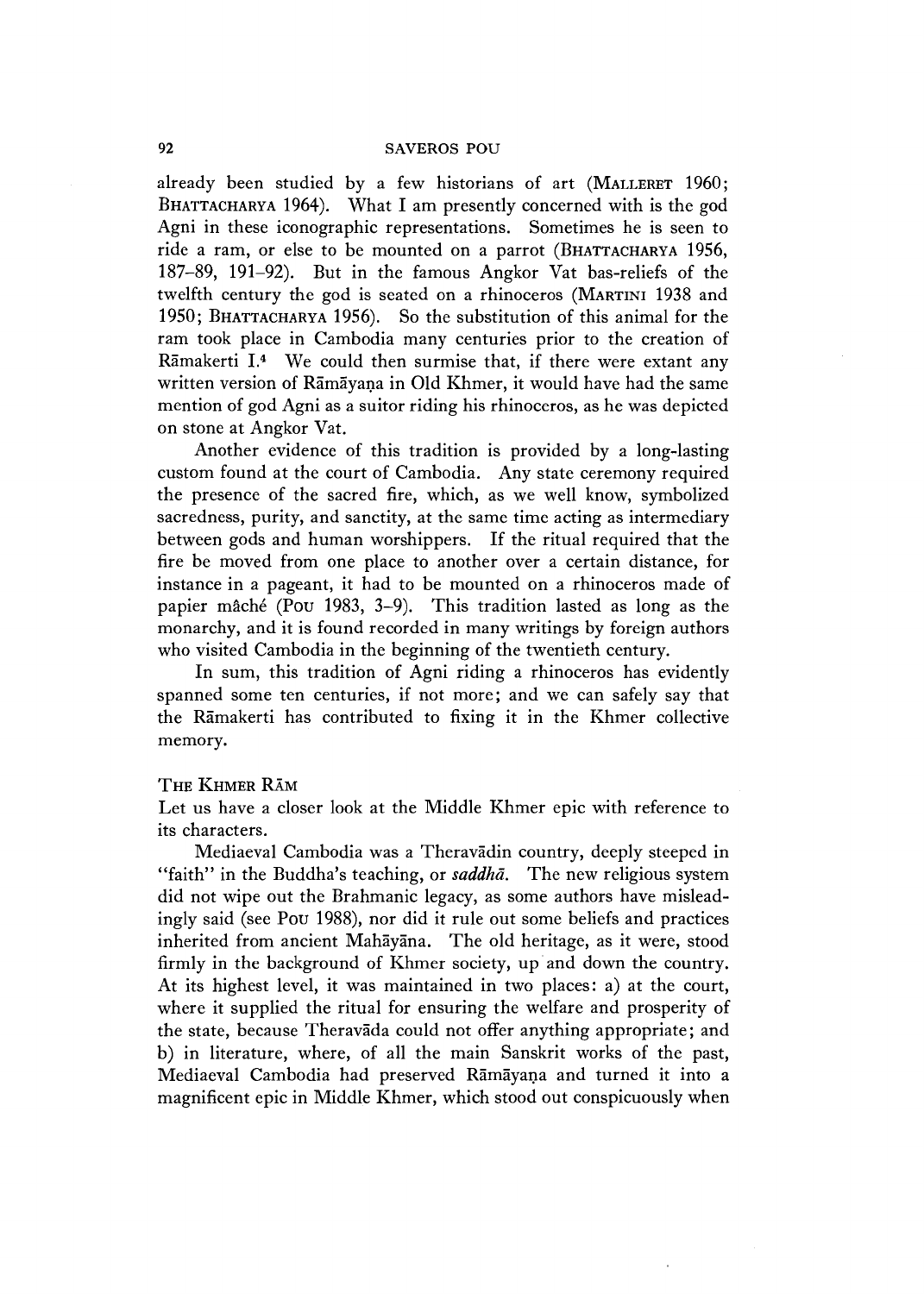compared with other contemporary literary works produced in Cambodia and other Rāmāyanan works in neighboring countries.

As is known, Ramakerti had a Valmlkian basis. If I may use a concrete metaphor, it was made of a Valmikian warp into which Khmer authors wove a gamut of weft-yarns drawn from their Buddhist culture. The general layout of Ramakerti was thus Indian, both in geography and in characterization: the mention of Ayodhya and Mithila, two kingdoms of the Indian sub-continent, for instance; or Dasarath, the ruler of Ayodhya, having three chief queens (Kokalya, Sumitra, and Kaikeyi) and four sons (Rām, Laks, Bhirut, and Sutrut); or beyond the ocean the kingdom of Lanka ruled by Ravana, or Rab, whose army was led by his brothers and his many sons, the most esteemed and beloved being Indrajit. Thus Khmer authors would have no problems about retaining this original geographical setting. On the contrary, the association with Indian culture, especially with Vālmīki, would add more flavor, prestige, and even exoticism to their epic. However, the question is bound to arise in regard to the whole body ot *dramatis personae.* Could the main characters as conceived by Valmlki fit into the Khmer intellectual and spiritual system? The answer is, this was not likely. Surely, after the introduction of Ramayana to Cambodia (the fifth century), many characters could have been reshaped by the ancient Khmers through the sheer process of natural adjustment. Later on, Theravada introduced to Khmer people, and taught them, a new system of moral values that brought about many changes in society, in attitudes, and in behavior. Therefore it was bound to remodel Ram and the other characters, too, along the lines of the Buddhist tenets, at least as they were understood by the Khmer folk. This subject has been lengthily dealt with by a few scholars, including myself, so I shall only recapitulate the main points here.

Most attention was focused on Ram, and naturally so. The main protagonist in the epic, the royal prince of Ayodhya, was made to resemble Prince Siddharta. He was explicitly called a "bodhisattva," a "bud of a Buddha" *(buddhankur),* the "omniscient" *(sarbejn),* "he who possesses a supernatural knowledge" *(brah dran' ñān)* (Pou 19.5; 1977b, 51-96). These extolling phrases might be deemed mere rhetoric if they were not backed by the image of Ram as drawn by the poets. The hero was, thus, a lofty prince, reserved, very rarely perturbed by emotion, even dispassionate. On the other hand, he was gentle and loving vis-a-vis all his kin, indulgent, and generous, and the poets insisted that he was "compassionate to all creatures." Wisdom and dignity on the one hand and sweetness and tenderness on the other made him equally attractive and awesome. It never occurred to any poet chanting his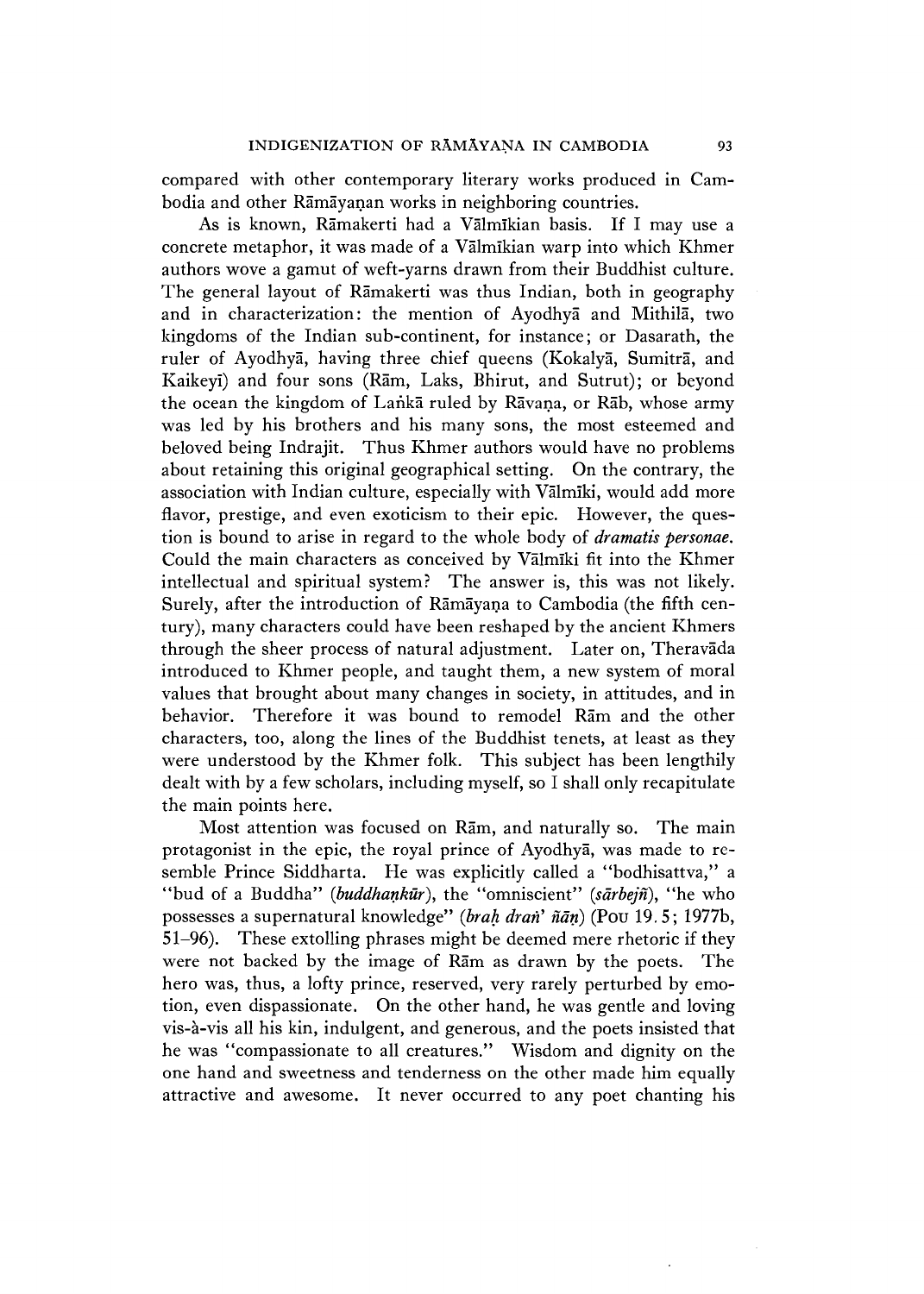story, or better his "glory" *(kerti,* from Skt *ktrti),* to elaborate on the sentimental side of his personality, although he was portrayed unanimously as a most loving and faithful husband. And none would dream of involving him in an amorous affair—as has occurred in other Southeast Asian versions—while he wandered about the forests in the throes of loneliness, for he was a replica of the Buddha. As a prince and warrior, he set his mind to fight in order to rescue his wife, to chastize all evildoers and preserve his "glory" and "renown." But, again, he was never shown as a vindictive, aggressive, or fierce fighter. In dealing with his opponents he first used tactful arguments, even moral counsels. If this did not curb the stubborn, aggressive passions of the demons, he reluctantly accepted the battle in a kind of non-violent way, for the "fiery power" *(tejah)* of his glorious merits produced small miracles that neutralized fighting devices and undid other tricks performed by the demons. In short, he overcame obstacles in a smooth and skillful way. Or his brother Laks and the monkey-officers volunteered to take on the demons and fight in his place, because they held him, as they explicitly put it, to be a Buddha or a *cakravartin*-sovereign, as the case might be, who must remain far above battles and struggles.

If we add up these different aspects of Ram's behavior, we find behind them a firm and steadfast motivation made up of *metta* (friendship), *karunā* (compassion), *muditā* (altruistic joy), and *upekkhā* (equanimity), which together form the foremost and most sublime tenet of the Buddhists, called *brahmavihdra^* or blissful state of mind.

This analysis illustrates the most important and effective contribution of Theravada, which taught an austere way to reach the ultimate goal of blissful arhatship. In practical terms, it took care of the epic characters held sacred and rid them of those passionate, disorderly, turbid, and violent features that are commonly found in human beings.

# *Rsi*

Another illustration of the above can be found in the Khmer concept of seers and hermits *(rst).* In the Khmer mind, they are dedicated to absolute chastity. All of them males, they had no married life. Even more striking, they discarded any idea of communal existence and withdrew into austere solitude in the forest, where they practiced meditation *(samādhi)*. They lived in huts or cells *(kuti, kut)*, and their subsistence was strictly frugal. Some of them had larger rest houses built nearby where they put up forest-travellers. Their hospitality could be extended to educating young male guests. They taught them the basics, the principles of the Buddha's teaching (mainly ethics). On a more practical side, they ministered to, and healed, the sick. "They taught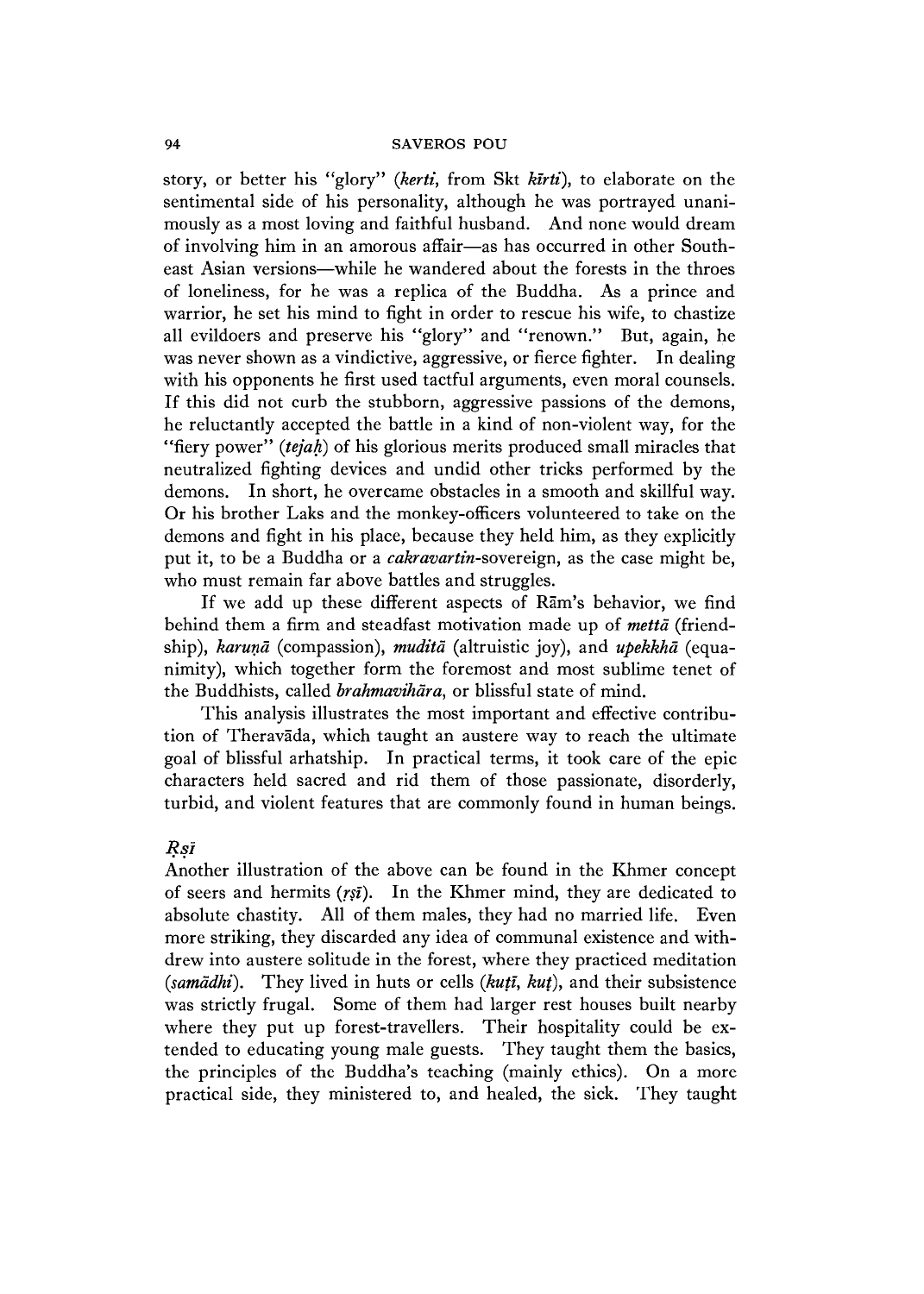martial art (misnamed in Khmer *silpasdstr,* from Skt *silpasastra).* This consisted in learning by heart specific *mantra* such as were needed by a man struggling for survival: collecting food and drink in deserted and forlorn places, self-defense in hazardous situations, and doing away with all evil.

Further, the Khmer type of *rst* drew from their contemplative life a formidable supernatural power *(riddhi)*. They could perform divination (see below, page 98); they could create inanimate and animate objects by performing a kind of *homa,* which included worship of the sacred fire and incantation *(jap, from Skt japati)*.<sup>5</sup> In this activity they invoked their "great teacher" (*paramagru*), who was none but Siva, alias Isur, the dispenser of *mantra* par excellence.

It is fair to note that in iconography they took after Isur physically, too. But they were first of all the image of Khmer forest-dwelling monks, who have always divided their activities between a strict observance of the Buddha's ethic code *(siladharm)* and the practice of introspection *{vipassanddhura\* in order to acquire both the ability to foresee *(vipassanāñān)* and serenity *(sānti)*.

# **MONKEYS**

Monkeys deserve more serious attention because so far they have been viewed merely in connection with their pranks and antics— a very superficial view, indeed, and one that has not done justice at all to Khmer literature and culture.

They were all soldiers in Ram's army and were led by famous officers of their own species. Now, how could Khmer people in the first instance welcome monkeys of the Indian model as servants of Ram, i.e., as good and deserving creatures, standing on the side of divine princes, and serving a good cause? This question is not a rhetorical or facetious one. For Khmer people of Mon-Khmer origin have always shared with their kinsmen in Southeast Asia strong feelings against monkeys. They find them ugly to start with; they blame them for being too noisy, restless, inquisitive, mischievous, and sly, if not vicious —in brief, prone to troublemaking. They do not wish monkeys any harm, though; as a rule, they maintain an attitude of indifference to them and tolerate them, mentally relegating them to where they belong, i.e., to "the forest" in a bad sense. Finally, they despise them for trying to ape humans. The evidence thereof can be found in every nook and cranny of Khmer culture: in the language, literature, and folklore. Any present-day Cambodian, when asked about monkeys, would either answer casually that he has no feelings whatsoever for them, or answer more emotionally that he loathes them!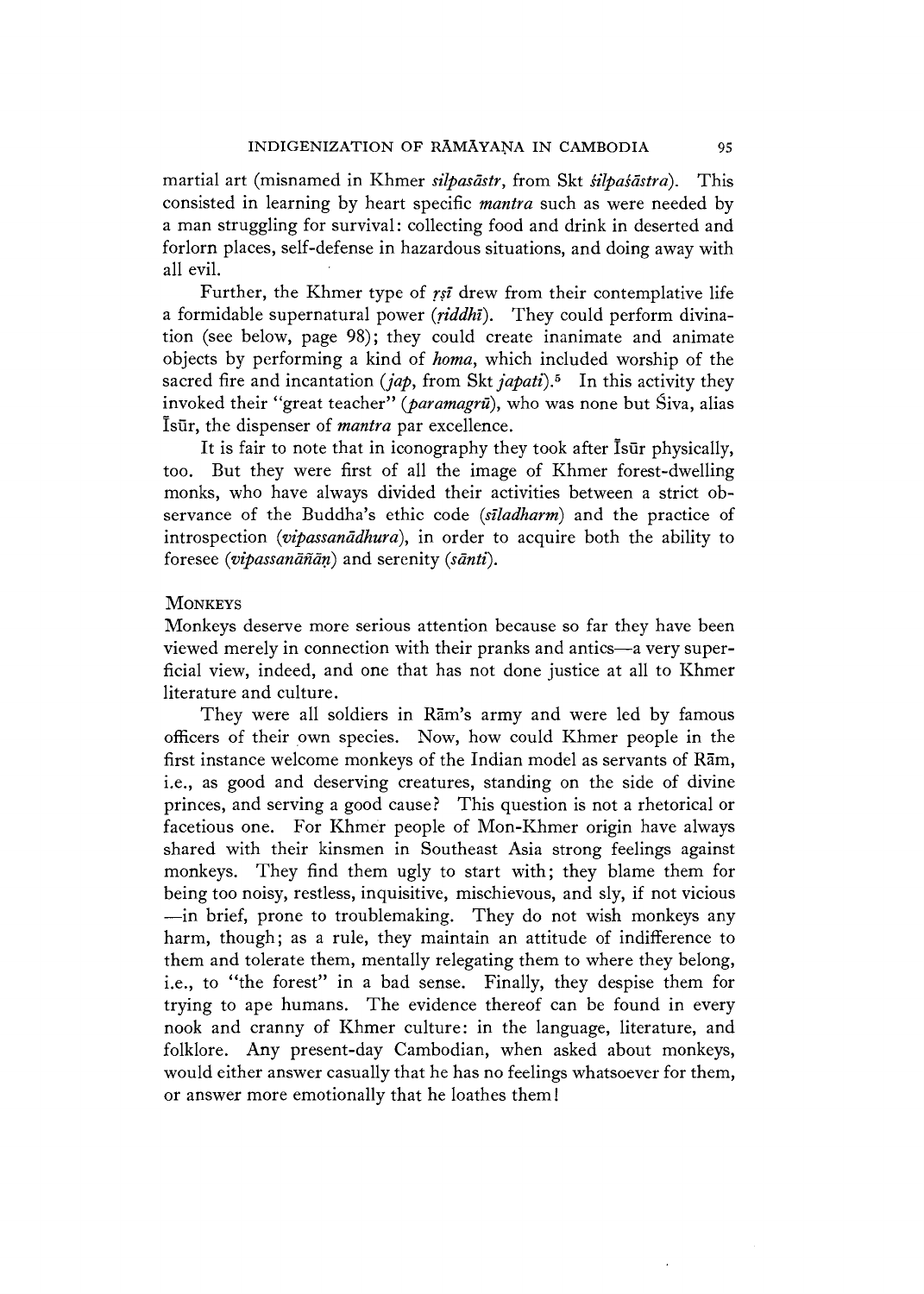So, long ago, the ancient Khmers must have been in a predicament when they learned about monkeys in the Indian epic, portrayed in a way totally alien to their thinking. Should they wipe them out of the story and find some substitute for them, as they did away with the ram of god Agni? The answer was no—despite their instinctive reluctance —because of a) the great number of monkeys in the epic they would have to deal with, and b) the true habitat of monkeys in the forests of Cambodia itself. To make matters worse, two leading monkey-officers were semi-divine creatures: Hanuman was born from the god of wind, Vayu, and Sugrib from the sun. They were thus demi-gods, while monkeys in the Cambodian context are just base-born creatures! Obviously, it was a difficult task for Khmer forefathers to reconcile their instinctive feelings and ancestral legacy with their reverence for the great Indian epic. How they came to terms with this, we can surmise by scrutinizing Middle Khmer Rāmakerti and its impact on the culture.

Monkeys were given therein two faces. The first one, foreign to Khmer culture, was a composite of high moral values, a capability to see right and wrong and then to choose the good cause, an unquestioning loyalty and devotion to their masters, a martial skill tinged with magic, and, to crown all this, a physical attraction and beauty! The second one derived from all the traits, physical and moral, that Khmer people had always attributed to them since time immemorial, which I described above and which represented the reverse of the first face. Khmer authors put these two faces together very skillfully, and this device is present in all the existing forms of Ramakerti: written literary texts, oral storytelling, and dramatic performance.

To see how they went about this problem I propose to call one face formal and the other one informal. The formal, a foreign importation, has little relevance to our subject, and I shall not elaborate on it further. The informal, on the contrary, must be stressed, for its effectiveness is not easily perceived by foreign observers. It is linked with indigenous culture, therefore very close to reality. This is where Khmer authors felt at home, so to say, and indulged in free speech. Their view of monkeys was aired through two channels. In the first instance, and circumstances permitting (e.g., when the princes were not present), they made personal comment on monkeys, always disparagingly. The second way was to put their views into the mouths of demons—and this is the more frequent case.

The epic demons, especially their leader Rab, harbored a deep contempt and aversion for monkeys, the more so as they belonged to the enemy's army. In the mouth of Rab and some of his relatives, the word "monkey" had a very bad connotation, particularly in a moral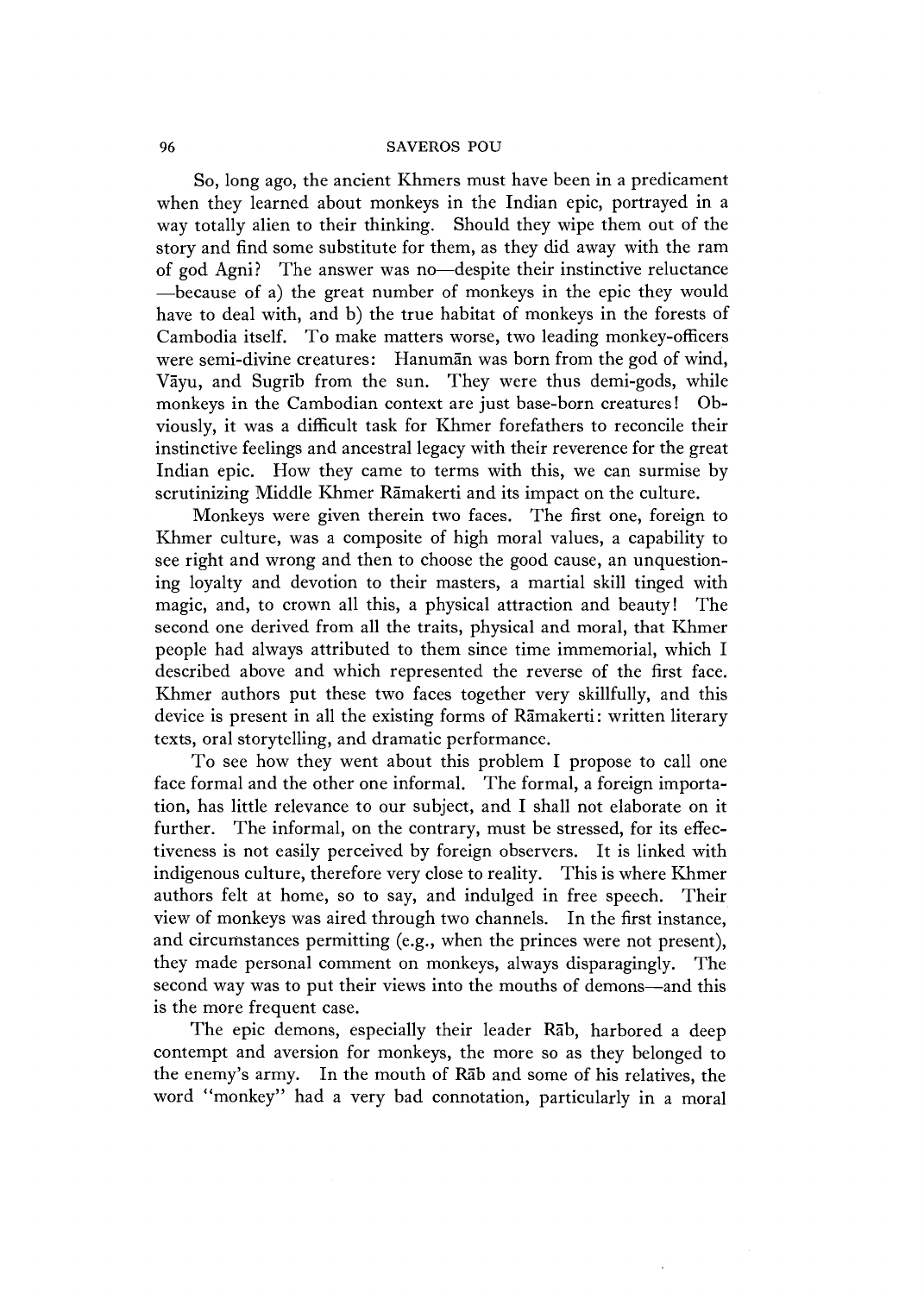sense. Even worse is the term "wild monkey" as opposed to "domestic monkey," because the latter at least had the good fortune of learning something from civilized beings, i.e., men. Monkeys, they would add, were creatures "of base birth," "savages," "forest dwellers": they had no idea of independence and were perpetually clinging to each other; they had no other dwellings than forest trees;<sup>6</sup> they ate nothing but fruits because they were not up to appreciating other food. Therefore, if they were chased out of forests and woods and confined, for instance, to grassland or sandy grounds, they would never find a way to escape starvation because of their "innate stupidity."

Their leaders received even fiercer criticism. They claimed a divine paternity and wore princely apparel enhanced by many jewels topped by coronets; they put on airs and minced about to look like gentlemen. But scratch all this off, the demons would say, and you will find only monkeys, that is to say, baseborn creatures. They were the more despicable as they hankered after humanity in all respects. Consequently, the Khmer phrase "a crowned monkey" was heavily loaded with abusive connotation, and it could be extended to humans as well in common parlance to mean "parvenu," "nouveau riche."

And yet the theme of monkeys has, amazingly, had a long life in Khmer culture. Khmer poets of old, in giving vent to their true feelings, satisfied both themselves and the public. Thus, once again we can say that Ramakerti has helped to perpetuate an Indian import by means of very clever makeup, and to fix it in Cambodia.

Final evidence of this is the tremendous success of the monkey motif in late narrative literature, learned or popular. Every princely protagonist was given a retinue, or even an army, of monkeys of the Khmer type—boisterous and noisy, continuously bantering and making faces. These tricks and antics satisfied the longing for fun of the common people, and they have provided endless delight to generations of readers and listeners.

A last word, not the least important, should be said about Rāmakerti in performance. I have already noted (Pou 1977a, 1977b, 1979) that written versions of Ramakerti in Middle Khmer were essentially libretti for a dramatic representation of a specific sort that has been very famous in Cambodia, even until now. The actors mime the story, which is beautifully recited by a quasi-professional narrator accompanied by a traditional orchestra. Either some particularly meaningful sections of Rämakerti can be staged, or the entire story. Here I want to examine the second type of performance, as it is more relevant to our subject.

Tradition had it that funerals of eminent abbots of monasteries should entail at least a week of ceremonies and include nightly per-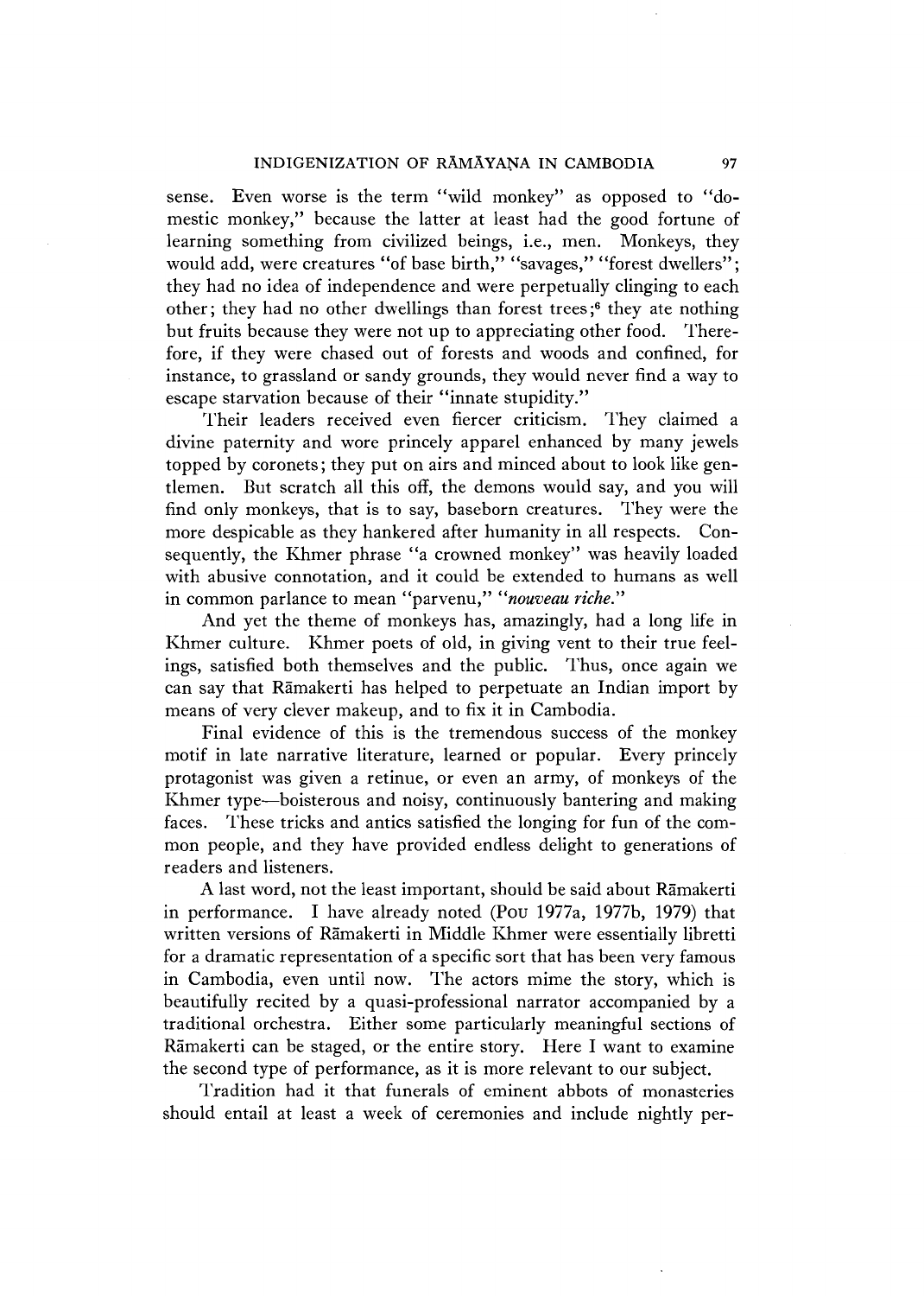formances of Ramakerti. The dramatic side of the ritual had a terrific impact on the community. This facet has not been properly assessed so far. The audience at such performances consisted of people living in the village(s), i.e., the local grassroots. They came with their families not only for the obvious purpose of paying homage to the defunct abbot but also to have an entertaining and relaxing time—which, as we all know, is very rare in country life. These villagers would surely appreciate the moral message of Ramakerti, but in the Khmer context they missed out on the intellectual and spiritual one. What they were looking for was twofold: pathos and a good laugh. Who could better furnish mirth than monkeys on the stage? All producers of Ramakerti were perfectly aware of this. They were genuinely keen to provide many merry interludes to meet the no less genuine longing for merriment of their fellowmen. In this respect, the narrator joined efforts with them by providing excellent and appropriate cues mimed by monkeys. These, in their comical acting, were supposed to have a witty, lusty, and sometimes obscene language, such as is expected by any populace in the world in search of entertainment.

As a result—and I want to stress this as much as possible—this light side of Ramakerti performances, comical and crude at times, "stole the show" in the public's consciousness. Villagers, young and old, in their simplicity, were satisfied that they had attended and appreciated "a play of monkeys" (in Khmer, *Ikhon khol\* hence the widespread popularity of this name in the entire Cambodian community and even beyond Cambodia's border (it occurs in Siamese: khon/khoon/).<sup>7</sup>

At this juncture we can confidently conclude that Valmiki's Ramayana as indigenized in Cambodia had a good grip on the popular mind and took on a quasi-magical aura that then swelled and increased in size and power to reach into other parts of Khmer everyday life.

# THE MAGIC OF RĀMAKERTI

The word *magic* should be taken here in both its proper sense and a figurative sense. The figurative sense, hinted at in all the preceding discussion, hardly needs elaboration. Ram, despite his human nature, was held to be sacred and became an object of veneration not unlike the Buddha. His magnificent epic, injected with Theravadin spirituality, took on a glorious and awe-inspiring aura. It was, as it were, reserved on a high shelf for weighty occasions. Besides the above-mentioned ritual use of Rāmakerti in performance, we must note that the texts themselves have sometimes been stored for safekeeping in monasteries as part of the ancestral legacy. The texts have been used in the past as reading books and copied on palm leaves—an excellent and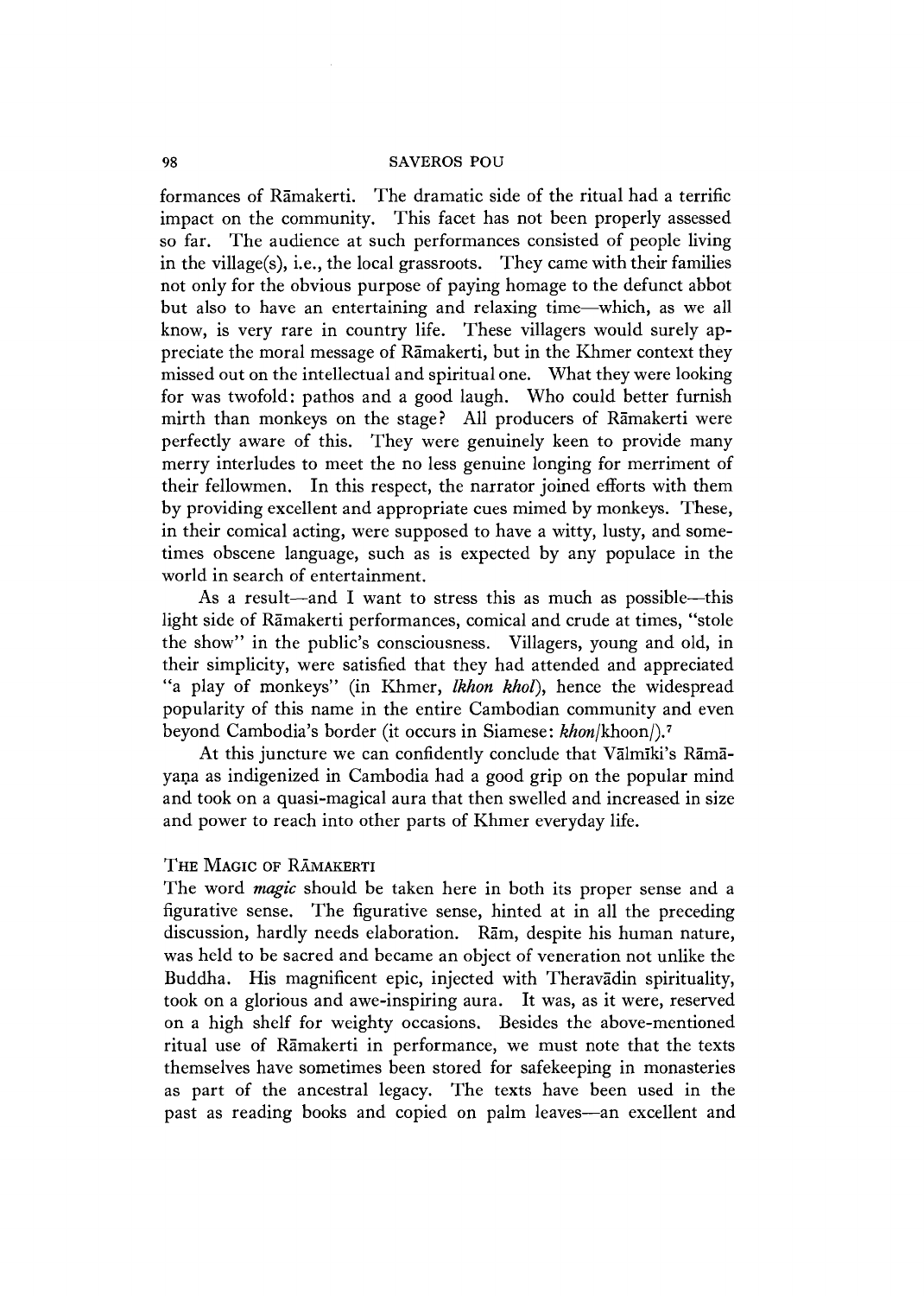meritorious engraving practice—by many hands of anonymous novices. Hence their partial preservation until the present day, as I have alreadynoted in a previous paper (Pou 1989).

But magic in the proper sense is an even more important, and very fascinating, aspect of Rāmakerti on account of its social implications, which are not very well known to people outside the Cambodian community. The ingredients of magic can be traced back in the oldest available text, Ramakerti I. The epic as such involves superhuman beings backed up by gods and other deities, and prodigious feats performed by characters of all classes (princes, demons, monkey-officers) as a result of their "supernatural power." The poets, righteous and unconsciously biased, praised the fiery energy and efficacy of the divine princes and ultimately their meritorious deeds. But when they described demons in action, they would not bother to use hyperbolical or euphemistic phrases; they just spoke of "magic" *(agam, mantr)*. All battle stratagems concocted by Rab were explicitly attributed to "magic." Even the most valorous and respected demon, Indrajit, was said to use "unfair magical tricks" *{maya)* when meeting with Laks on the battlefield. In the course of centuries the atmosphere of the supernatural and magical created by the narrative built up a fiery energy within, then without, the epic, so that it gradually acquired a sacred status similar to that of all the Buddhist texts, whether canonical or paracanonical.

This magico-sacred nature of Rāmakerti will account for two quasivital customs in the Khmer community.

When seasonal rain fails to fill ponds, lakes, and streams and to soak the farmland deeply, so that the prospect of a drought looms disturbingly up, villagers get together to have parts of Ramakerti performed. The most popular selection is the so-called "release of waters" that occurs in the following episode. During the great battle of Lanka, Kumbhakar was commissioned by his brother Rab to cut off the water supply to the host of monkeys on Ram's side. He magically assumed his most gigantic shape, then lay down across the river. The monkeys became terribly upset, reported to Ram, and pressed him for urgent help. Hanuman and Angad were sent by the prince to sort out the danger. They performed magical tricks to rouse the giant from the riverbed and consequently succeeded in "releasing" the bountiful water and rescuing all creatures.8

The second custom concerns communities as well as individuals. When individuals or groups of individuals face a serious problem that absolutely requires a solution, when they are confused to the point of despair, they can go to a monastery and ask to "consult sacred texts"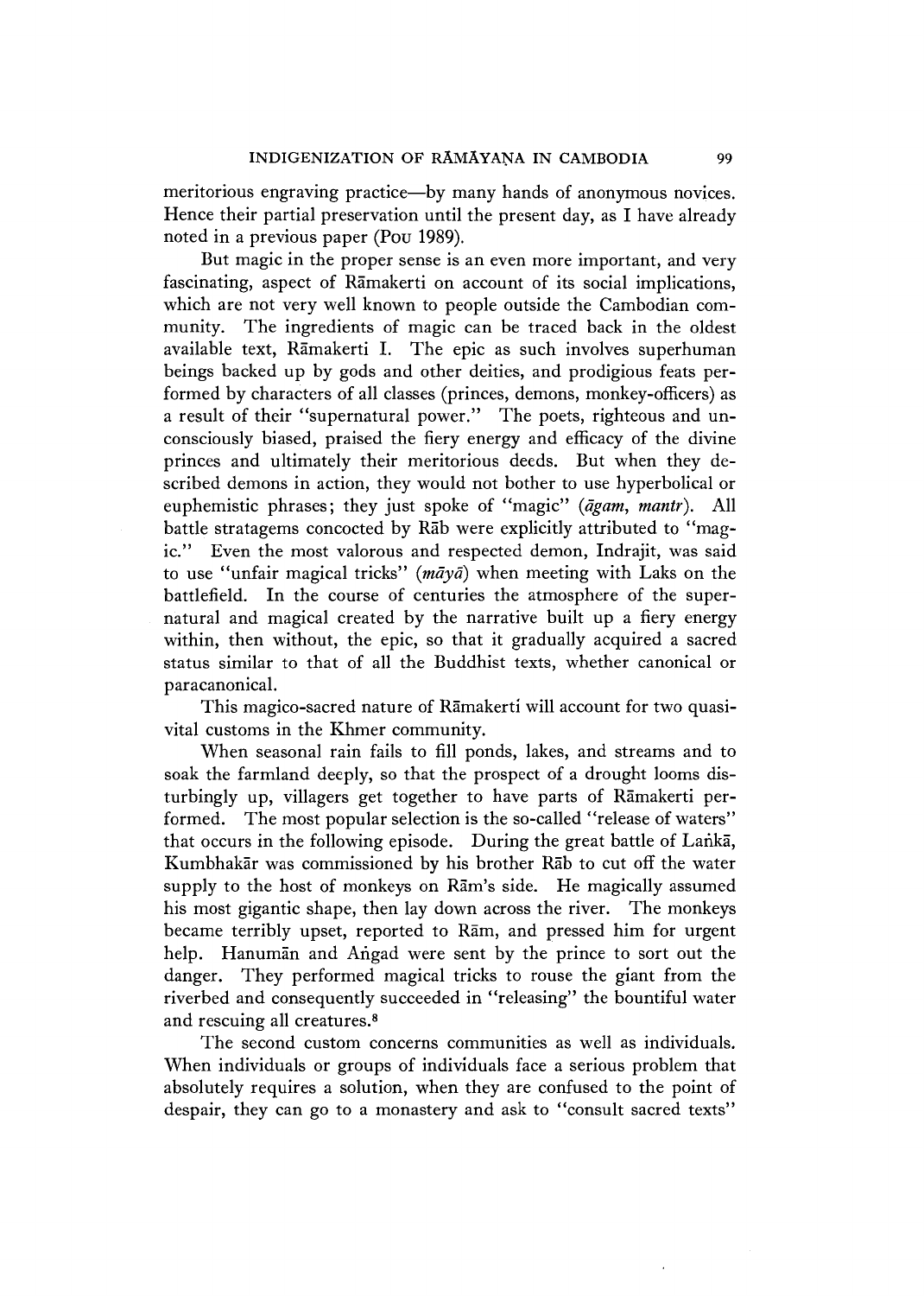or *kambī*. These consist of all Buddhist texts and the Rāmakerti. A ritual divination then usually takes place, as follows. The monk brings out of safekeeping a palm-leaf copy of the sacred texts. He performs a short invocatory and auspicious ceremony, then hands the individual or the group leader a stick, which he or she slips between any two pages of the texts. The monk opens the book to that place, reads out the passage of text, and interprets it to the audience. In the case of the Ramakerti text, there are several portentous episodes, of which the following are some examples:

- ^the success of young Ram at the *svayamvara* (portends success)
- —the abduction of Sita by Rab (portends bad luck)
- —the episode of Jatayus (portends hope)
- —the episode of Bibhek joining Rām's camp (portends hope)
- —the death of any demon on the battlefield, especially if it is Indrajit (portends good luck).

As we can see, this kind of divination is like a child's game. But this is not the point: what are significant here are the so-called hand of destiny that guides the applicant to those pages of the book that are connected with his future, and—need we stress it?—the belief of people in the supernatural power of "sacred texts" that represent practically an object of last appeal and a moral support for humans in distress. This type of divination does not specify the outcome of an affair. It only foreshadows success or failure, and, in the first case, it injects hope into people's hearts and sustains their energies, determination, and faith. Whatever the reality of life, this moral and spiritual support devolves from Ramakerti through its magic.

This brief study has barely scratched the surface of the topic. However, the few themes I chose to analyze certainly combine to highlight the main pattern of indigenization of Rāmāyana in Cambodia. In olden times Vālmīki's epic was made to fit the spiritual trends current in the Khmer community, which were themselves based on Brahmanic tradition and Buddhist beliefs (Mahayanist and Hinayanist). Then along came Theravada, in mediaeval Cambodia, to impregnate the epic with an austere and pragmatic spirit. The Indian importations, processed all through the centuries, merged into the everlasting animistic Khmer system9 that has stood firm in the background and provided many magical notions and practices. The term "syncretism," applied by historians and sociologists to the Khmer spiritual system, of ancient times or today, needs no additional demonstration. Our task is to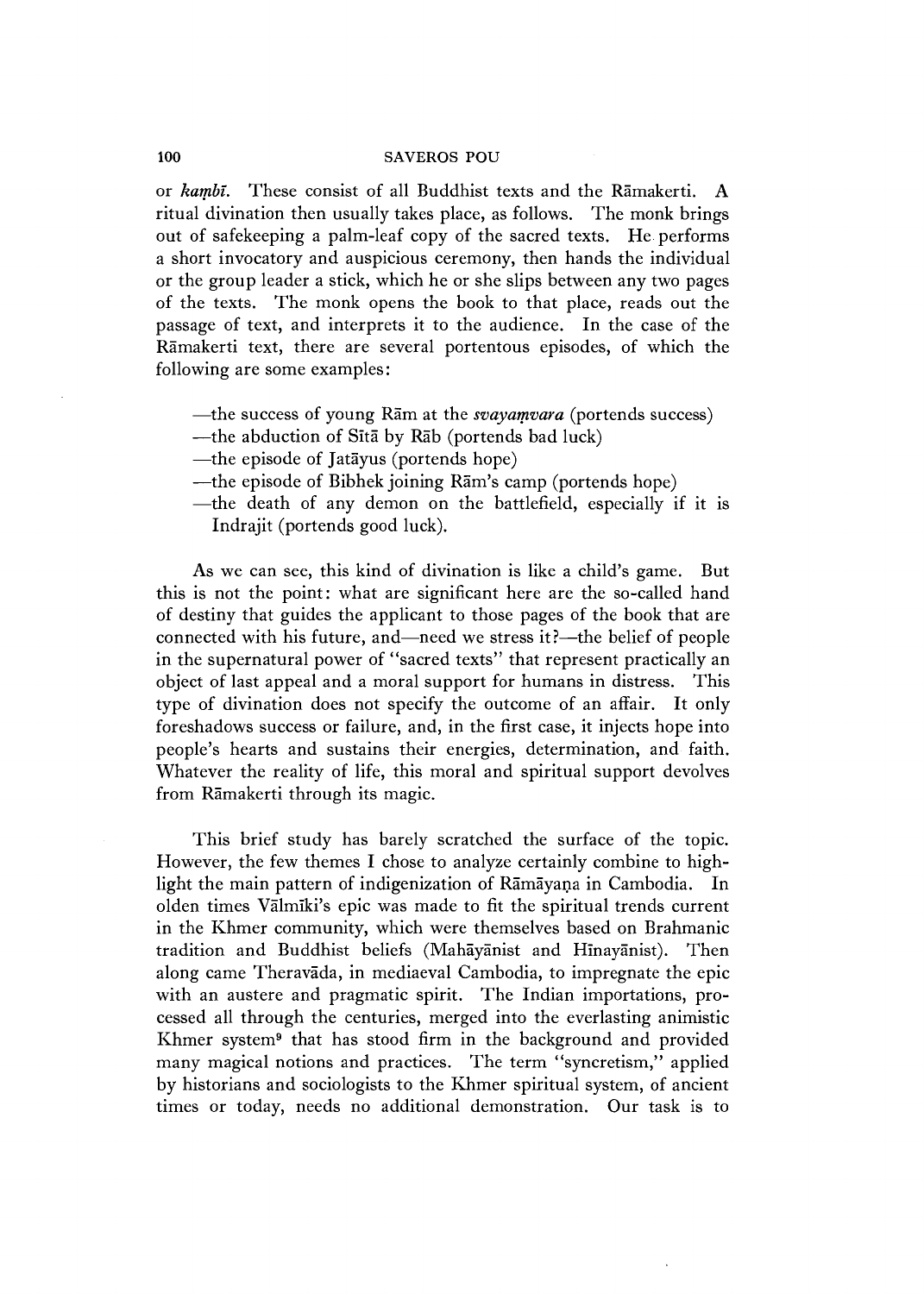bring to light more illustrations of it collected from different social facts and cultural fields, including that of Rāmakerti.

### NOTES

1. See a short account by E. PORÉE-MASPERO (1983, 19-24). Students should, however, be warned of some incidental erroneous etymologies in this paper.

2. Another aspect of this processing is to be found in Ramakertian onomastics. See the survey by S. Pou (1980).

3. However, sheep were known to southeast Asian people in prehistoric times, as evidenced by some bronze bowls excavated in Thailand, depicting scenes of men, plants, and animals, among which the ram. Why this animal went out of historic scenes for so many centuries is another question we cannot answer at the moment.

4. It must be noted incidentally that the group of gods depicted at Angkor Vat has nothing to do with the *svayamvara* of Sita (see page 91) despite the physical similarity with our Ramakertian episode, for two reasons. First, the theme of procession of suitors did not occur in Vālmīki's Rāmāyaṇa. If Khmer poets had used it in our Middle Khmer Ramakerti, it should rather be attributed to the *svayamvara* of Draupadi in Mahabharata. Secondly, in the Cambodian context proper, it has been asserted by archaeologists that the stone -depicted gods at Angkor are not related to the Sanskrit epics at all. They belong in fact to another Indo-Khmer myth connected with world creation. The story had it that these gods came—riding their respective *vahana*—to meet god Visnu, better known as Naray in Cambodia, and ask him to rid the young earth of mischievous demons, with the establishment of law and order to follow. As everyone knows, Naray graciously responded to their request and came down to be reborn as the righteous prince of Ayodhya. But what many people are not aware of, probably, is the fact that this myth has survived the twelfth-century temple of Angkor for a long time, until the Middle Period of Cambodia's history. This is evidenced by a cosmogony text entitled *Traibed*, datable to the seventeenth century, recently "unearthed" from the MSS Collection of the École Française d'Extrême-Orient in Paris. See my survey (Pou 1989).

5. As a result,  $jap$  now means in Khmer "to create magically."

6. Credit should be given, though, to female monkeys regarding their maternal love. As we know, these habitually carry their young tightly against their breasts. In Ramakerti, the author set them to jeer at Sita, who carelessly left her baby in safekeeping with her guardian hermit when she went to fetch water at the river. See Pou 1982, St. 292-307.

7. Any final  $\left|-r\right|$  or  $\left|-1\right|$  in Khmer loanwords became  $\left|-n\right|$  in Siamese. It must be further noted that the initial sense of "monkey" was not perceived by the Siamese, or was lost when they borrowed the word, whilst Khmer people keep using *khol* /khaol/ (a type of tall, black monkey), and deriving therefrom the sense of "to be frivolous, to burlesque."

8. The best article ever written on this score remains that of Sem (1967).

9. Regarding modern Cambodia, see mainly Ang (1986).